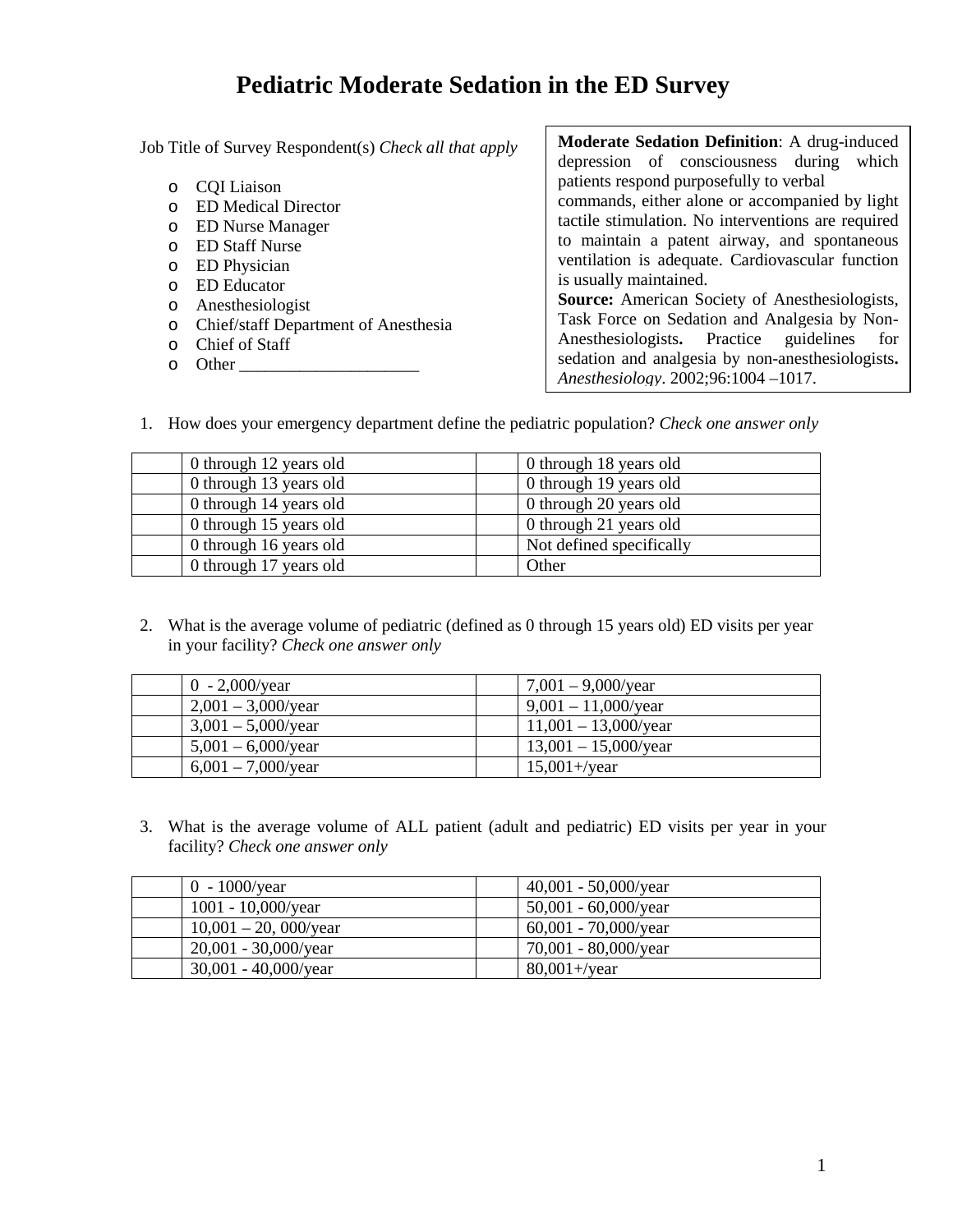- 4. Does your hospital have a moderate sedation policy/clinical guideline?
	- o Yes (if yes, answer Q.4 a c)
	- $\circ$  No (skip to Q.5)

4a. Does your hospital's moderate sedation policy/clinical guideline specifically address pediatrics?

- o Yes
- o No

4b. Are NPO status guidelines included in your hospital's moderate sedation policy/clinical guideline?

- o Yes
- o No

4c. How recently has your moderate sedation policy/clinical guideline been updated/reviewed?

- o In the past 6 months
- o In the past 12 months
- o Has not been updated/reviewed in the past year
- 5. Does your hospital require an IV to be started on all pediatric patients undergoing moderate sedation?
	- o Yes
	- o No
- 6. Does your hospital require physicians to undergo a credentialing process before being allowed to administer/perform sedation?
	- o Yes (if yes, answer Q.6a)
	- $\circ$  No (skip to Q.7)

6a. What is included in your hospital's sedation credentialing process for physicians? *Check all that apply*

- o Minimal # years of experience
- o Minimal # of supervised procedures
- o PALS/APLS/NRP training
- o Pharmacology course
- o Practical competency test
- o Recommendation by Anesthesia department
- o Self-assessment
- o Self-study
- o Written competency test
- o Other \_\_\_\_\_\_\_\_
- o None
- 7. Does your hospital require other medical staff (e.g., RN, PA, APN) to undergo a sedation competency course/process before being allowed to assist with sedation?
	- o Yes
	- o No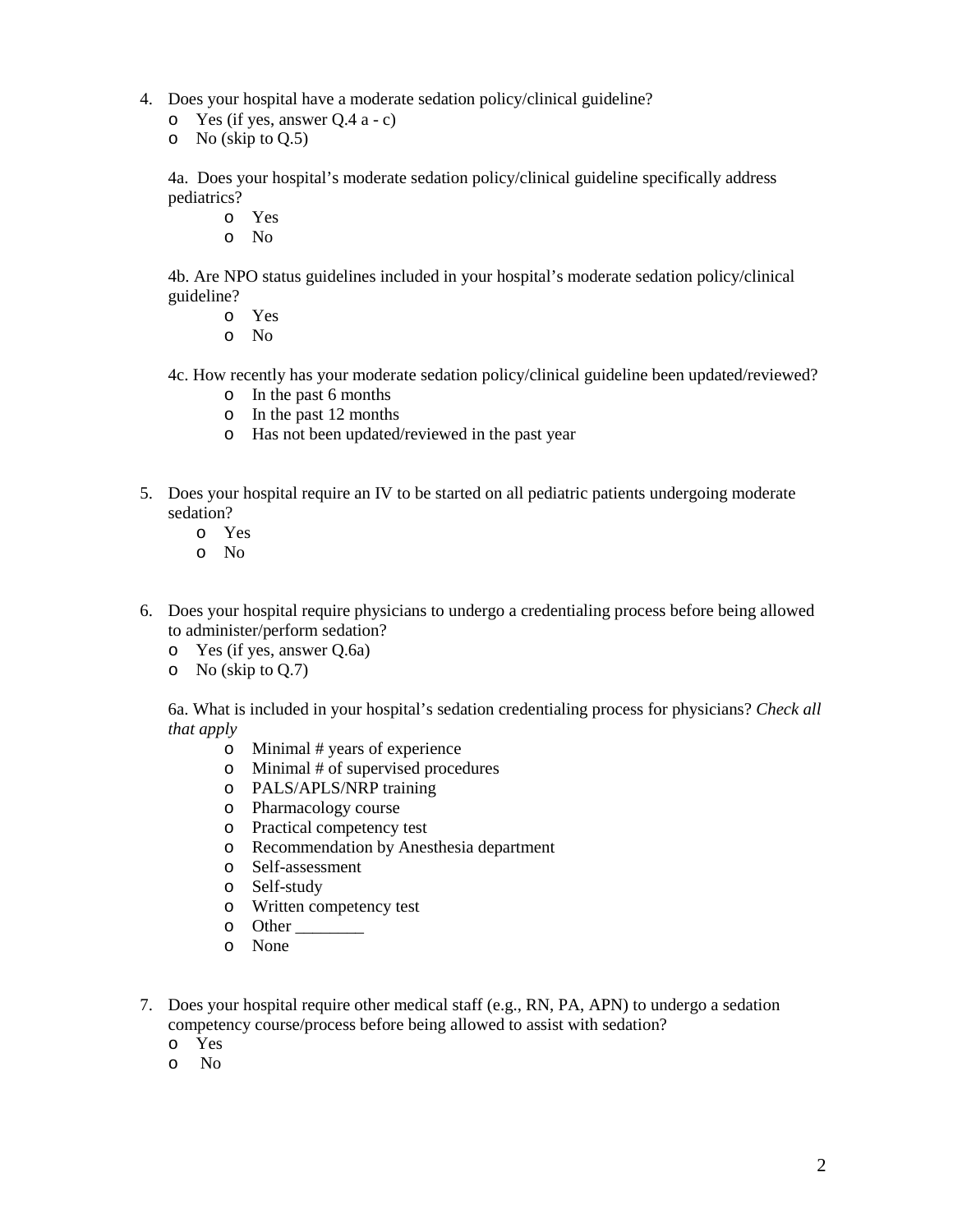- 8. Does your hospital have a formal pediatric sedation service/team?
	- o Yes
	- o No
- 9. Does your hospital conduct moderate sedation chart reviews for QI purposes?
	- o Yes (if yes, answer 9a & b)
	- o No (skip to Q.10)

#### 9a. What indicators are included in chart reviews? *Check all that apply*

|                | <b>QI</b> Indicators                                                |                  |
|----------------|---------------------------------------------------------------------|------------------|
| a.             | Airway assessment/Mallampati Classification                         | $\theta$         |
| $\mathbf{b}$ . | Physical assessment                                                 | $\theta$         |
| $\mathbf{c}$ . | <b>ASA Classification</b>                                           | $\Omega$         |
| d.             | Anesthetic plan                                                     | $\theta$         |
| e.             | Immediate prior-to-sedation physical assessment                     | $\overline{0}$   |
| f.             | Time out/universal precaution                                       | $\theta$         |
| g.             | Site marking                                                        | $\theta$         |
| h.             | Procedure                                                           | $\boldsymbol{0}$ |
| 1.             | Consent signed                                                      | $\overline{0}$   |
| i.             | Equipment checklist                                                 | $\Omega$         |
| k.             | Drug calculations/preparation/med worksheet                         | $\overline{0}$   |
| 1.             | Monitoring during/post sedation at appropriate intervals            | 0                |
| m.             | Vital signs                                                         | $\overline{0}$   |
| n.             | Pain score                                                          | $\theta$         |
| $\Omega$ .     | Pre-op meds                                                         | $\overline{0}$   |
| p.             | Aldrete score                                                       | $\boldsymbol{0}$ |
| q.             | Modified Ramsey score                                               | $\Omega$         |
| r.             | Dept/Unit procedure was performed                                   | $\theta$         |
| S.             | Staff names/role in procedure                                       | $\overline{0}$   |
| $t_{-}$        | Procedure outcome                                                   | $\overline{0}$   |
| u.             | Complications (reversal agent given, recovery time > 90 min,        | $\Omega$         |
|                | unplanned admission, Oxygen desaturation, etc)                      |                  |
| V.             | Discharge instructions                                              | $\theta$         |
| w.             | Patient/parent education (explanation of procedure)                 | $\overline{0}$   |
| X.             | Patient/parent education (explanation of <b>moderate sedation</b> ) | $\theta$         |
| Other          |                                                                     | $\theta$         |

9b. What is done with that information? *Check all that apply*

- o Implement staff education
- o Review at staff meetings
- o Review at ED QI meetings
- o Review at hospital-wide QI meetings
- o Nothing
- o I Don't Know
- o Other \_\_\_\_\_\_\_\_\_\_\_\_\_\_\_\_\_\_\_\_\_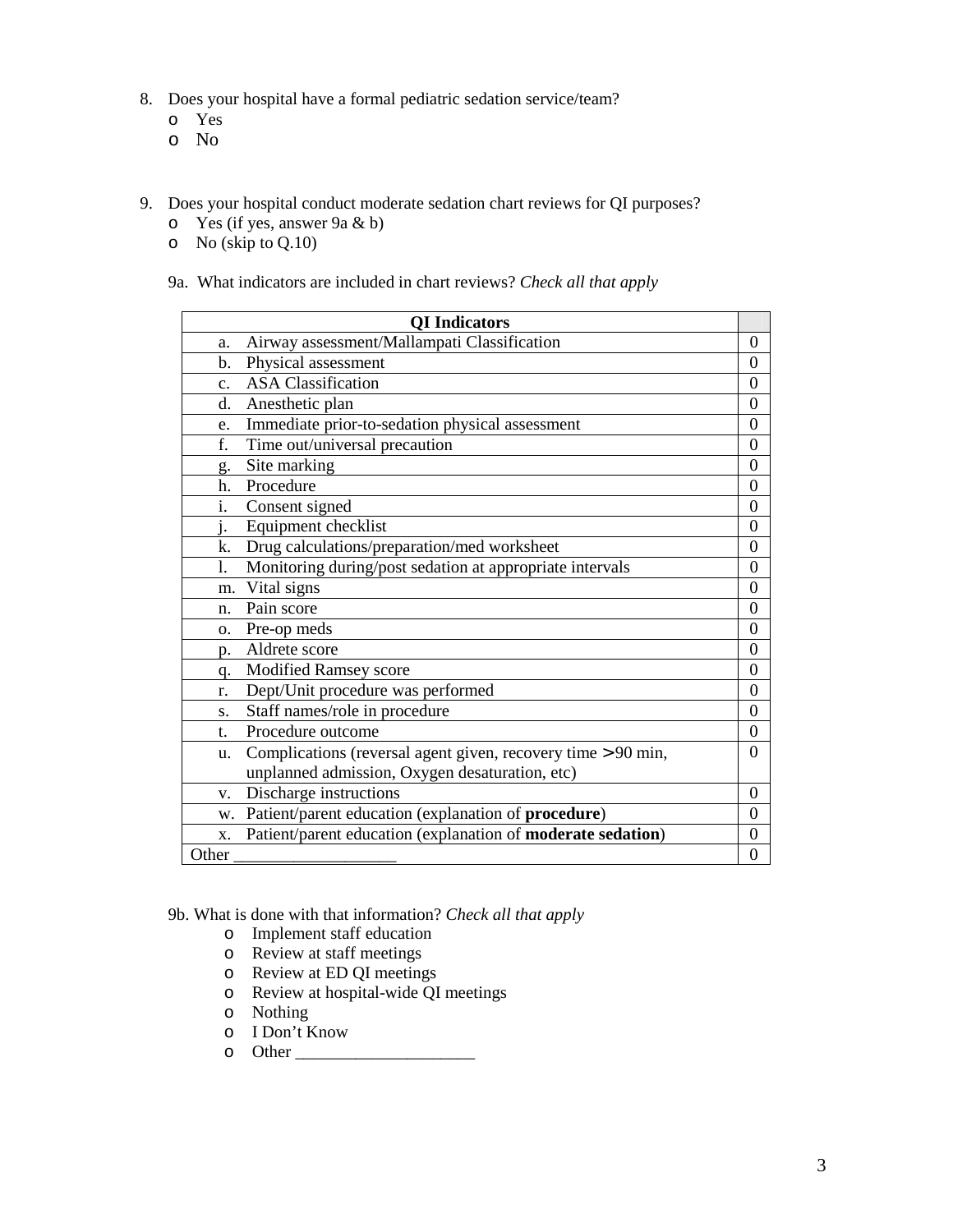- 10. Which of the following services/areas perform **pediatric** sedation? *Check all that apply*
	- o Burn unit
	- o ED
	- o EEG
	- o GI lab
	- o Outpatient center
	- o PACU
	- o Pediatric unit
	- o PICU
	- o Radiology/MRI/CT
	- o Urology
	- o None
	- o Other
- 11. Does your ED perform moderate sedation to **pediatric** patients in the ED?
	- o Yes (if yes, answer 11a)
	- o No **(if no, end survey here)**

11a. Does your ED restrict performing **moderate** sedation on any of the following age groups? *Check all that apply* 

- o Neonate (< month)
- o Infant
- o Toddler
- o Preschool
- o School age
- o Preadolescent
- o Adolescent
- o No age restrictions

If you answered *YES* to Question #11, please continue to the Sedation Scenario section of this survey.

If you answered *NO* to Question #11, you have completed the survey.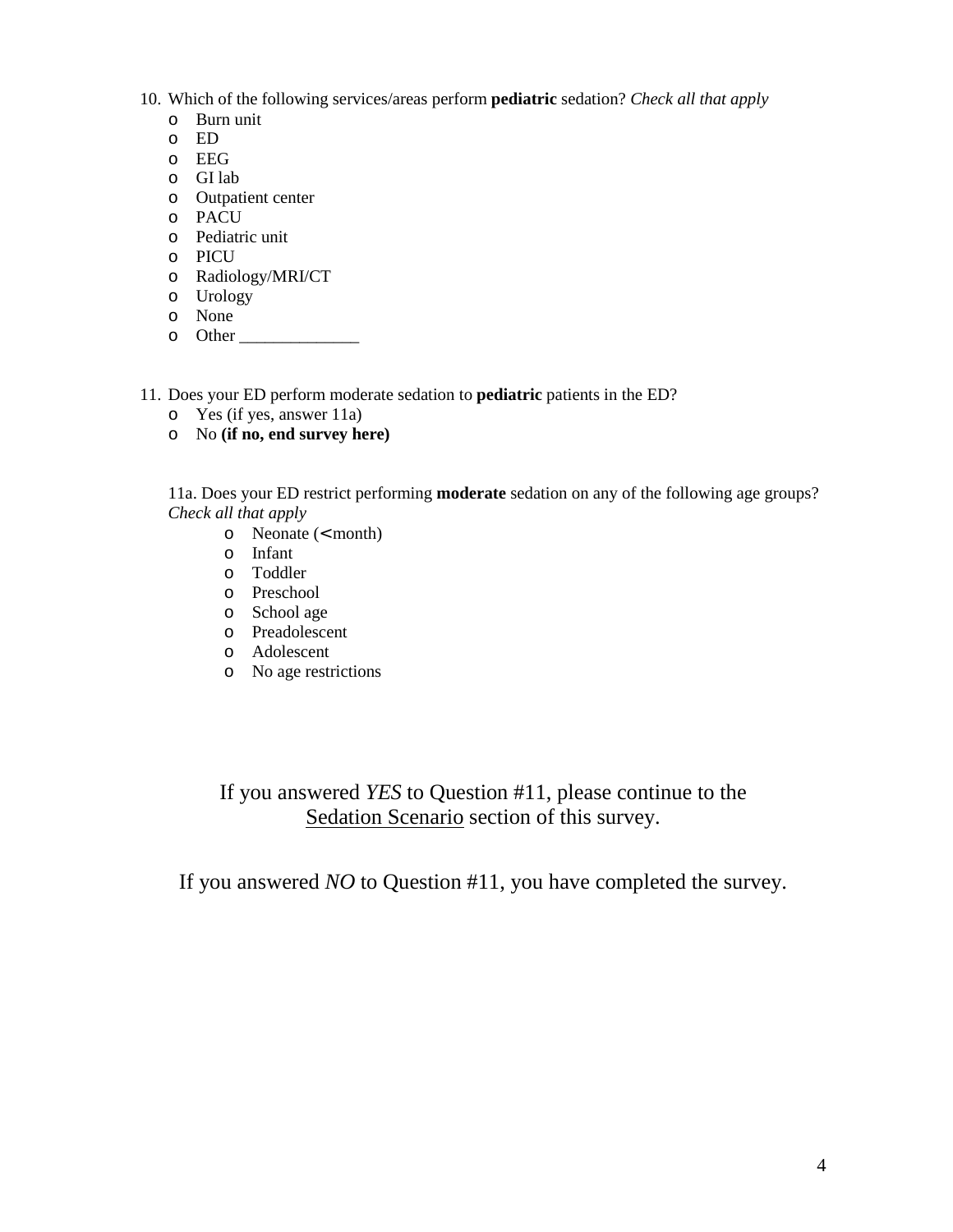# Sedation Scenarios

# Please respond to the questions based on your institution's common practices, standards, and guidelines

## **Case #1**

A 3-year-old male is brought in by his mother after he fell playing in the park about 2 hours ago. He has a 2cm hematoma on the right side of his head.

The mother states he was unresponsive for about 5 minutes and threw up 3 times initially, but has not thrown up in the last 90 minutes or during the car ride to the ED.

#### **There are no focal findings.**

He will require moderate sedation for a CT of the brain. The child is very anxious and the mother states he will not hold still during the head CT. Sedation is discussed with the mother and she agrees to this.

His vital signs are: Temp:  $37.3/99.1$  HR:  $114$  RR:  $22$  BP:  $98/62$  O<sub>2</sub> saturation:  $99\%$  on RA

#### **Assuming he has no other injuries or contraindications to sedation, please answer the 8 related questions.**

1. What would be included in the pre-sedation assessment of this patient? *Check all that apply* 

- o Aldrete score
- o Allergies
- o Anesthetic plan
- o ASA classification
- o Body habitus
- o Drug calculations/preparation/medication worksheet
- o Equipment checklist
- o History of anesthesia
- o History & Physical
- o Mallampati classification/Airway assessment
- o Modified Ramsey score
- o NPO Status
- o Pain Score
- o Physician credential check
- o Time out/universal precautions
- o Vital signs
- o Other \_\_\_\_\_\_\_\_\_\_\_\_\_\_
- o None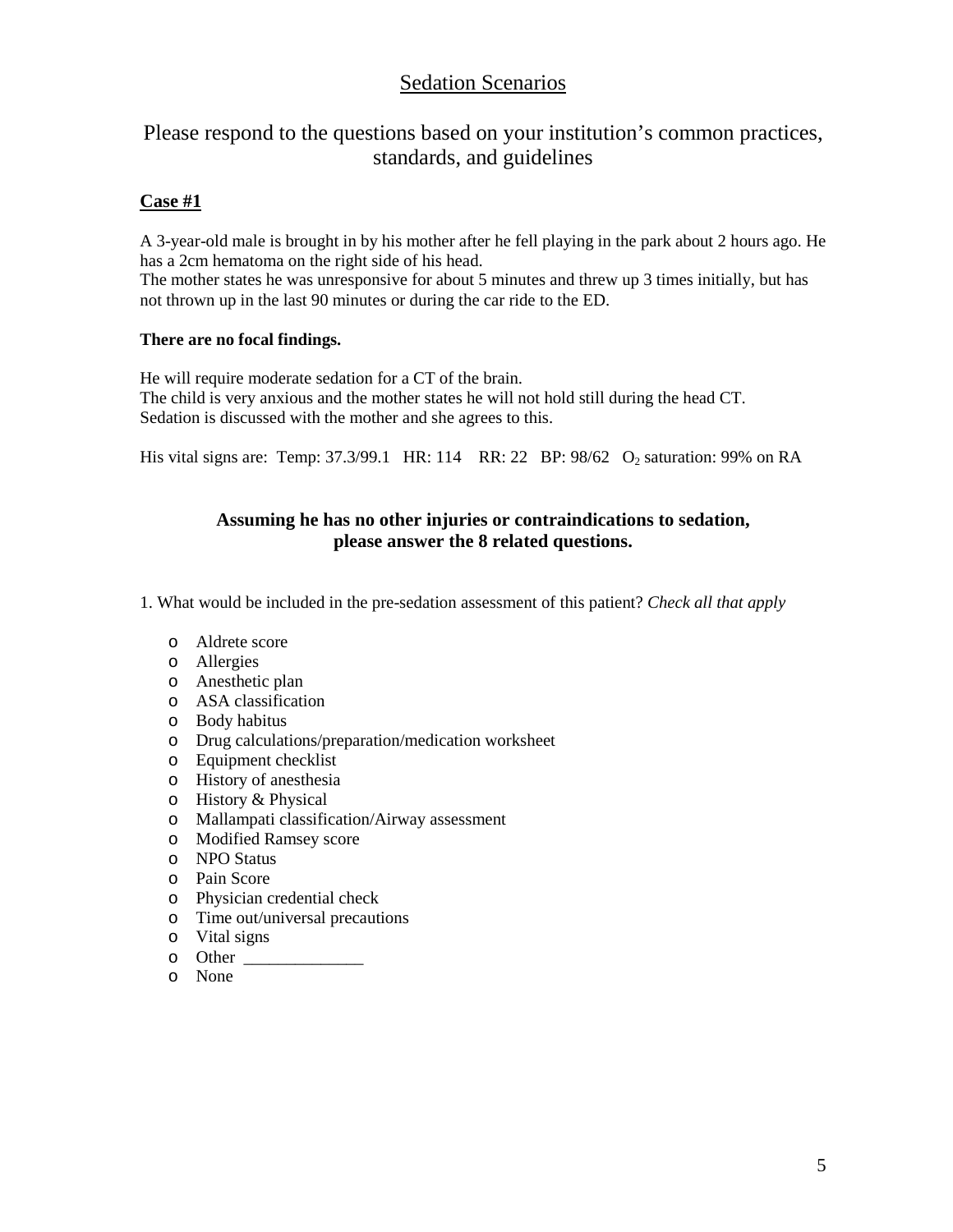2. For the following items, how long would you routinely wait before sedating this patient?

| Apple Juice                           | <b>Full Lunch</b>         |  |
|---------------------------------------|---------------------------|--|
| 0 hours since consumption<br>$\Omega$ | 0 hours since consumption |  |
| 1 hour                                | 1 hour                    |  |
| 2 hour                                | 2 hour                    |  |
| 4 hours                               | 4 hours                   |  |
| 6 hours                               | 6 hours                   |  |
| Nothing after midnight                | Nothing after midnight    |  |

3. In this scenario, where would you routinely sedate this patient? *Check one answer only* 

- o In the ED (using a portable CT)
- o In the ED, then transport to Radiology
- o In Radiology
- o Other \_\_\_\_\_\_\_\_\_\_\_\_\_\_\_\_\_\_\_

3a. Based on where this patient would be sedated, what monitoring equipment, supplies  $\&$ medications would be required at the bedside (or taken with you during transport)? *Check all that apply*

| Pulse oximeter                   | 0 |
|----------------------------------|---|
| End-tidal $CO2$ monitor/detector | 0 |
| <b>BP</b> monitor                | 0 |
| Thermometer                      | 0 |
| Defibrillator                    | 0 |
| IV equipment                     | 0 |
| IV access                        | 0 |
| Suction equipment                | 0 |
| Oxygen                           | 0 |
| Stethoscope                      | 0 |
| ETT (correct patient size)       | 0 |
| Bag – valve mask (correct size)  | 0 |
| Nasal cannula                    | 0 |
| Naloxone (dose calculated)       | ⋂ |
| Flumazenil (dose calculated)     | 0 |
| Crash cart/respiratory box       | 0 |
| Cardiac monitor                  | 0 |
| Other                            | 0 |
| None                             |   |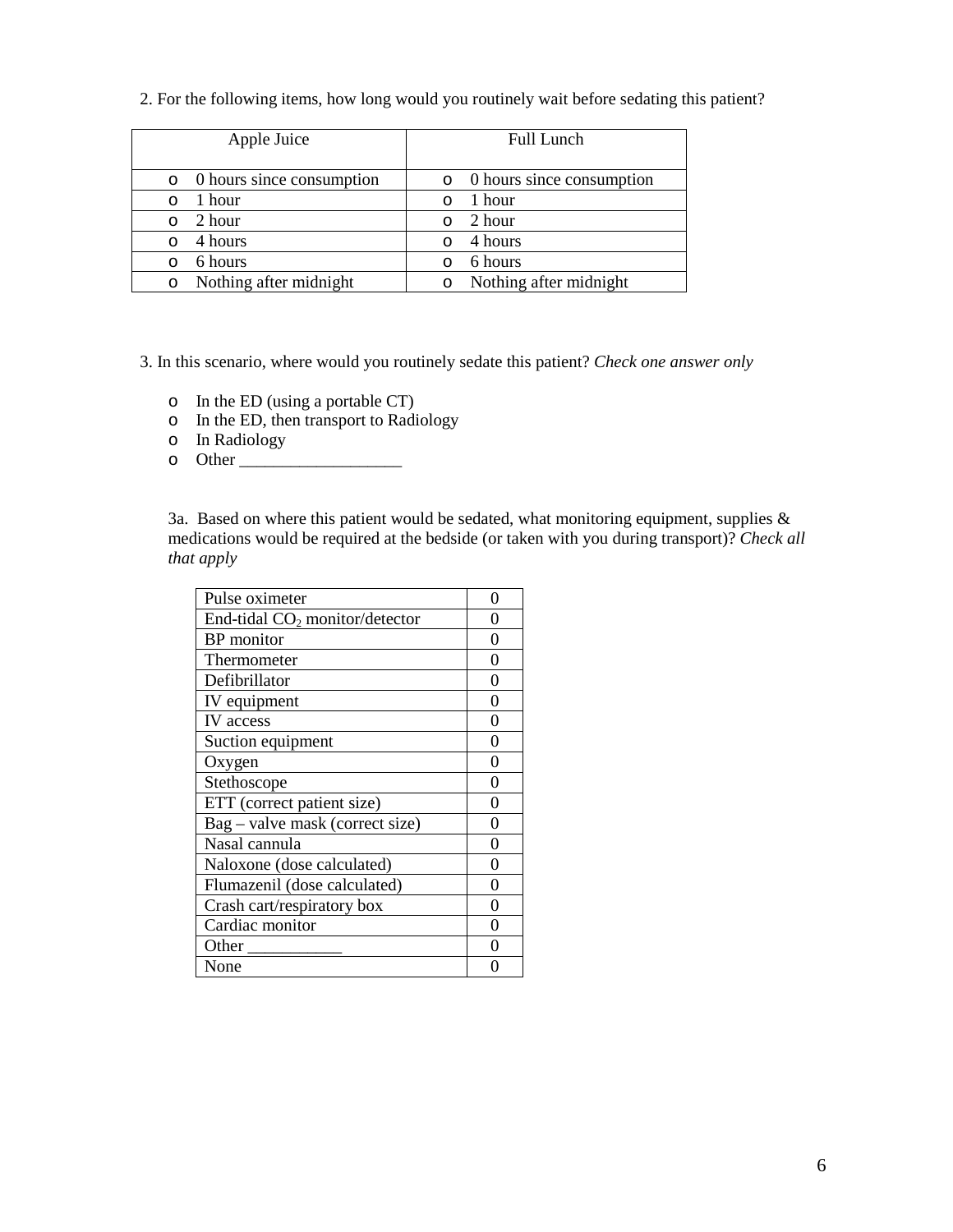4. In this scenario, is the person responsible for monitoring the sedated patient allowed to perform or assist with the procedure?

- o Yes
- o No

5. Which of the following medication(s) would you typically use to **moderately** sedate this patient? *Check all that apply*

- o Ativan (Lorazepam)
- o Brevital (Methohexital)
- o Chloral Hydrate
- o Clonidine
- o Demerol (Meperidine)
- o Diprivan (Propofol)
- o Droperidol
- o Etomidate
- o Fentanyl
- o Haldol
- o Ketamine
- o Morphine
- o Nembutal (Pentobarbital)
- o Nitrous Oxide
- o Phenergan (Promethazine)
- o Precedex (Dexmedetomidine)
- o Thorazine (Chlorpromazine)
- o Valium (Diazepam)
- o Versed (Midazolam)
- $\circ$  Other:

6. **DURING** the CT, what monitoring/charting would be required? *Check all that apply* 

- o Head position check/re-check
- o Heart rate
- o Respiratory rate
- o Oxygen saturation
- o Blood pressure
- o Temperature
- o Skin color
- o Capnography
- o Level of Consciousness (LOC)
- o Modified Ramsey score
- o Protective reflexes
- o Aldrete score
- o I&O
- o Pain score
- o Med dosage/route
- o Other \_\_\_\_\_\_\_\_\_\_\_\_\_\_
- o None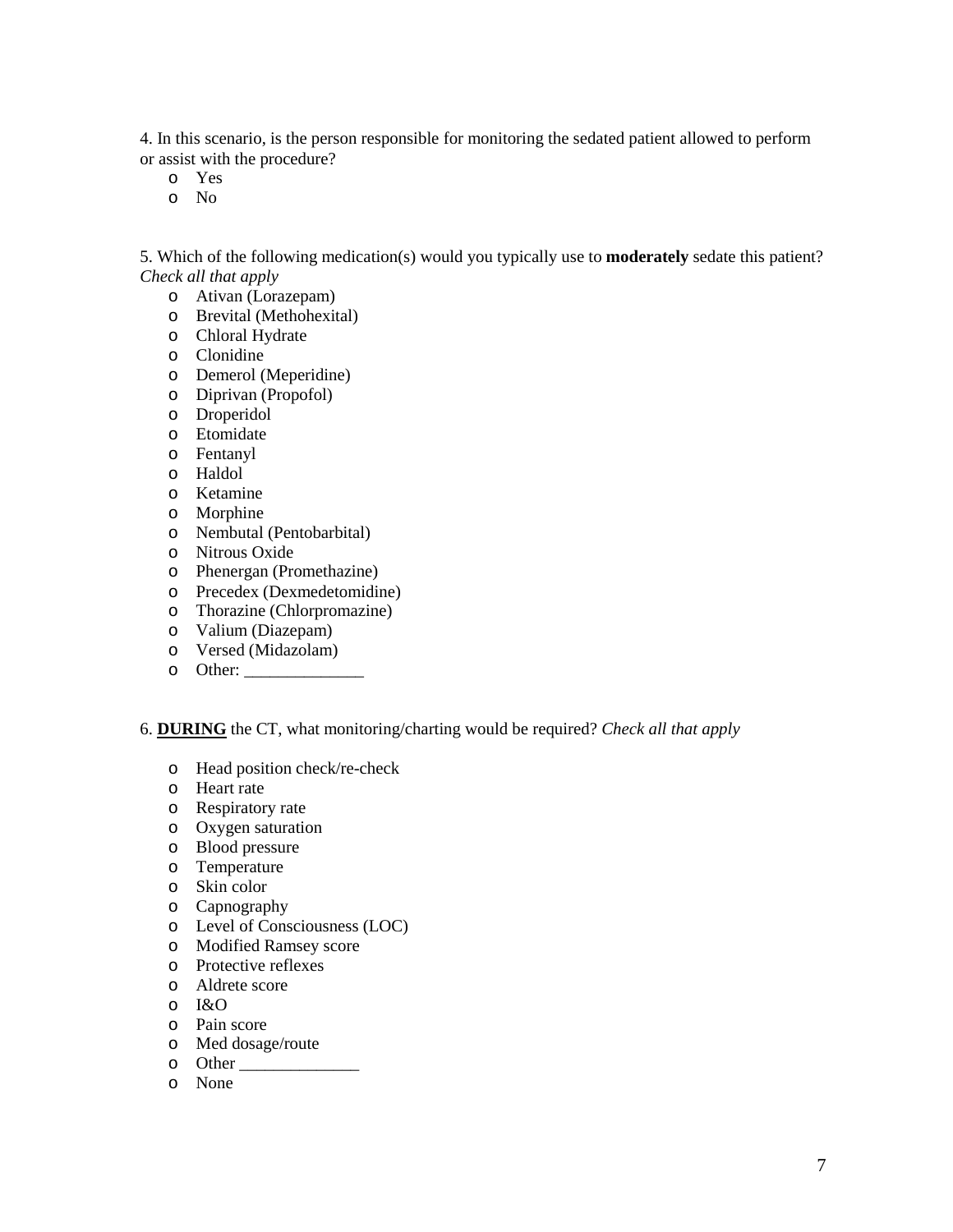7. **DURING** the CT, how often would patient assessment be performed? *Check one answer only* 

- o Continuously
- o Every 5 minutes
- o Every 15 minutes
- o Every 30 minutes
- o Not standardized
- o Other

8. What discharge criteria would this patient need to meet before disposition? *Check all that apply* 

- o Returned to pre-sedation mental status (e.g., able to talk if age appropriate)
- o Returned to pre-sedation activity level (e.g., awake, able to sit up unaided if ageappropriate)
- o After a specified length of stay
- o Able to take fluids
- o Stable vital signs
- o Oxygen saturation > 95% on room air or at patient's baseline
- o Cardiovascular function and airway patency are satisfactory and stable
- o Easily arousable
- o Pain adequately controlled
- o Physician discretion
- o After a specified length of stay when a reversal agent was given
- o Able to be discharged to responsible adult and/or second adult to monitor child on trip home
- o Patient/parent discharge instructions given
- o Patient is provided a 24-hour emergency telephone contact
- o Other \_\_\_\_\_\_\_\_\_\_\_\_\_\_\_\_\_\_
- o None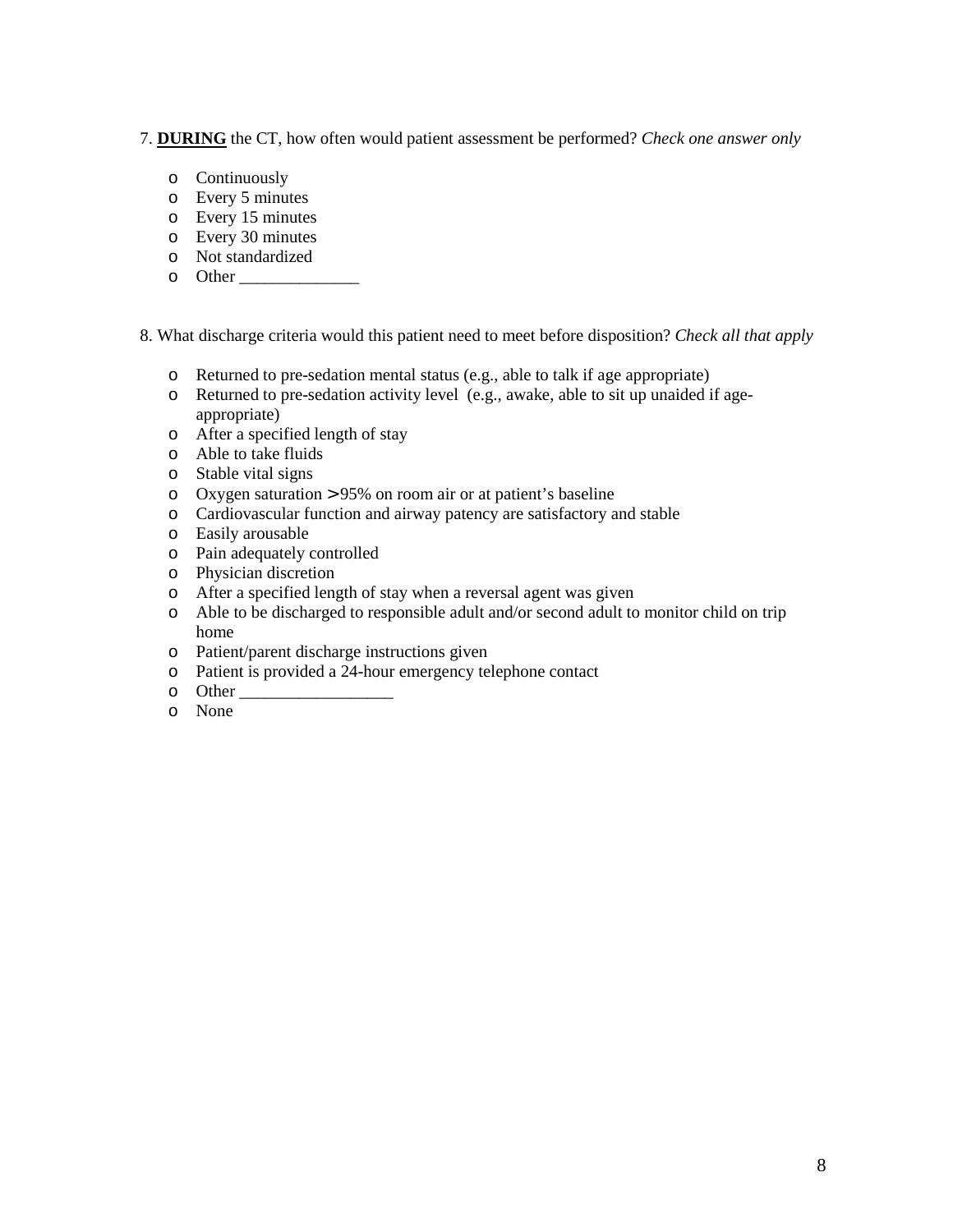## **Case #2**

A six-year-old female has suffered a severely angulated wrist fracture in a fall. The child is very agitated and cries when any stranger comes near her.

The orthopedist will perform a fracture reduction, and the child will need moderate sedation to undergo the procedure.

Her vital signs are: Temp: 36.4/97.5 HR: 110 RR: 28 BP: 108/70 O<sub>2</sub> saturation: 99% on RA

#### **Assuming no other injuries or contraindications to sedation, please answer the 7 related questions.**

- 1. What would be included in the pre-sedation assessment of this patient? *Check all that apply* 
	- o Aldrete score
	- o Allergies
	- o Anesthetic plan
	- o ASA classification
	- o Body habitus
	- o Drug calculations/preparation/med worksheet
	- o Equipment checklist
	- o History of anesthesia
	- o History & Physical
	- o Mallampati classification/Airway assessment
	- o Modified Ramsey score
	- o NPO Status
	- o Pain Score
	- o Physician credential check
	- o Time out/universal precautions
	- o Vital signs
	- o Other \_\_\_\_\_\_\_\_\_\_\_\_\_\_
	- o None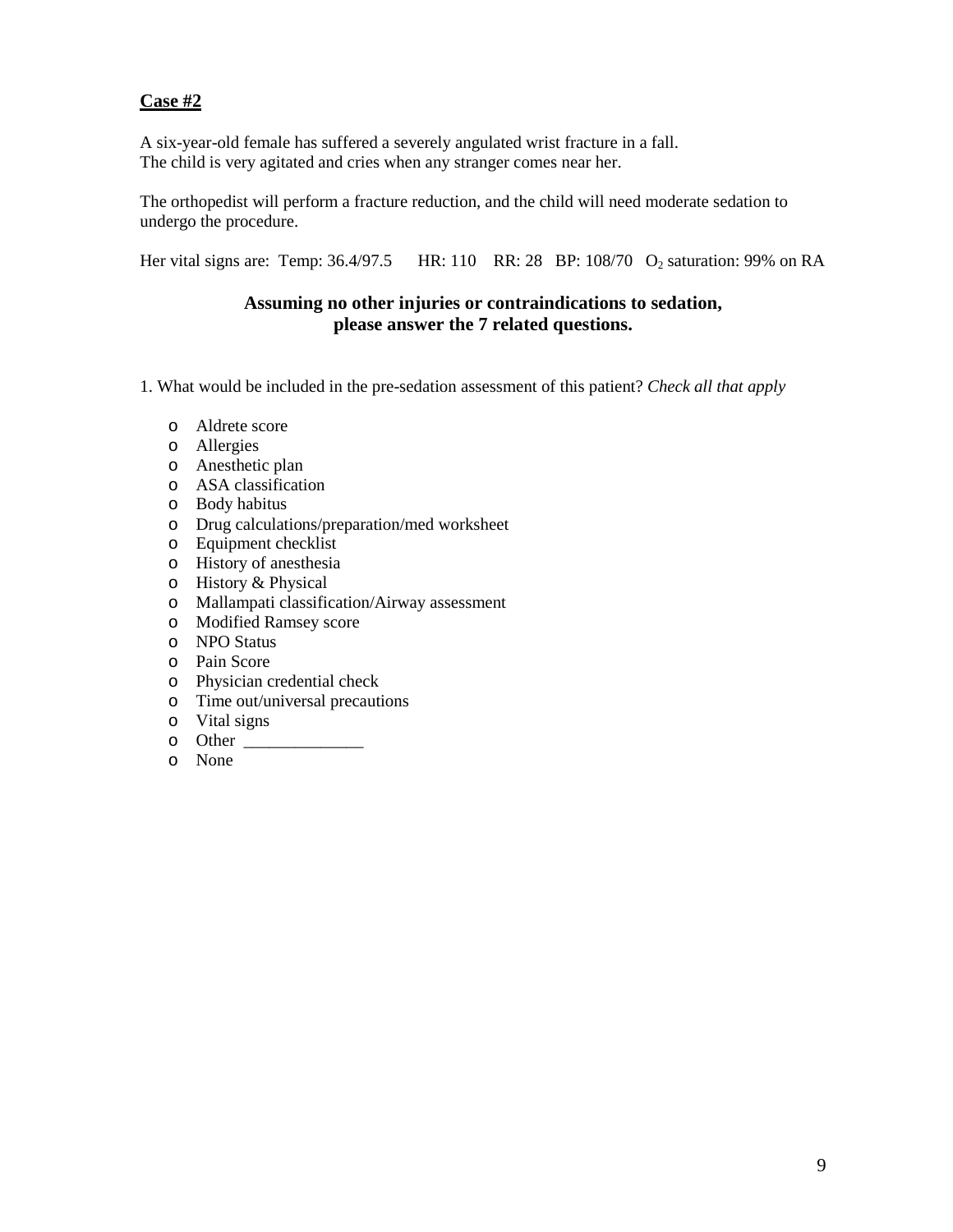2. What monitoring equipment, supplies  $\&$  medication would be required at the bedside for this patient? *Check all that apply*

| Pulse oximeter                   | 0 |
|----------------------------------|---|
| End-tidal $CO2$ monitor/detector | 0 |
| <b>BP</b> monitor                | 0 |
| Thermometer                      | 0 |
| Defibrillator                    | 0 |
| IV equipment                     | 0 |
| IV access                        | 0 |
| Suction equipment                | 0 |
| Oxygen                           | 0 |
| Stethoscope                      | 0 |
| ETT (correct patient size)       | 0 |
| Bag - valve mask (correct size)  | 0 |
| Nasal cannula                    | 0 |
| Naloxone (dose calculated)       | 0 |
| Flumazenil (dose calculated)     | 0 |
| Crash cart/respiratory box       | 0 |
| Cardiac monitor                  | ∩ |
| Other                            | 0 |
| None                             |   |

3. In this scenario, is the person responsible for monitoring the sedated patient allowed to perform or assist with the procedure?

- o Yes
- o No

4. Which of the following medication(s) would you typically use to **moderately** sedate this patient? *Check all that apply*

- o Ativan (Lorazepam)
- o Brevital (Methohexital)
- o Chloral Hydrate
- o Clonidine
- o Demerol (Meperidine)
- o Diprivan (Propofol)
- o Droperidol
- o Etomidate
- o Fentanyl
- o Haldol
- o Ketamine
- o Morphine
- o Nembutal (Pentobarbital)
- o Nitrous Oxide
- o Phenergan (Promethazine)
- o Precedex (Dexmedetomidine)
- o Thorazine (Chlorpromazine)
- o Valium (Diazepam)
- o Versed (Midazolam)
- o Other: \_\_\_\_\_\_\_\_\_\_\_\_\_\_